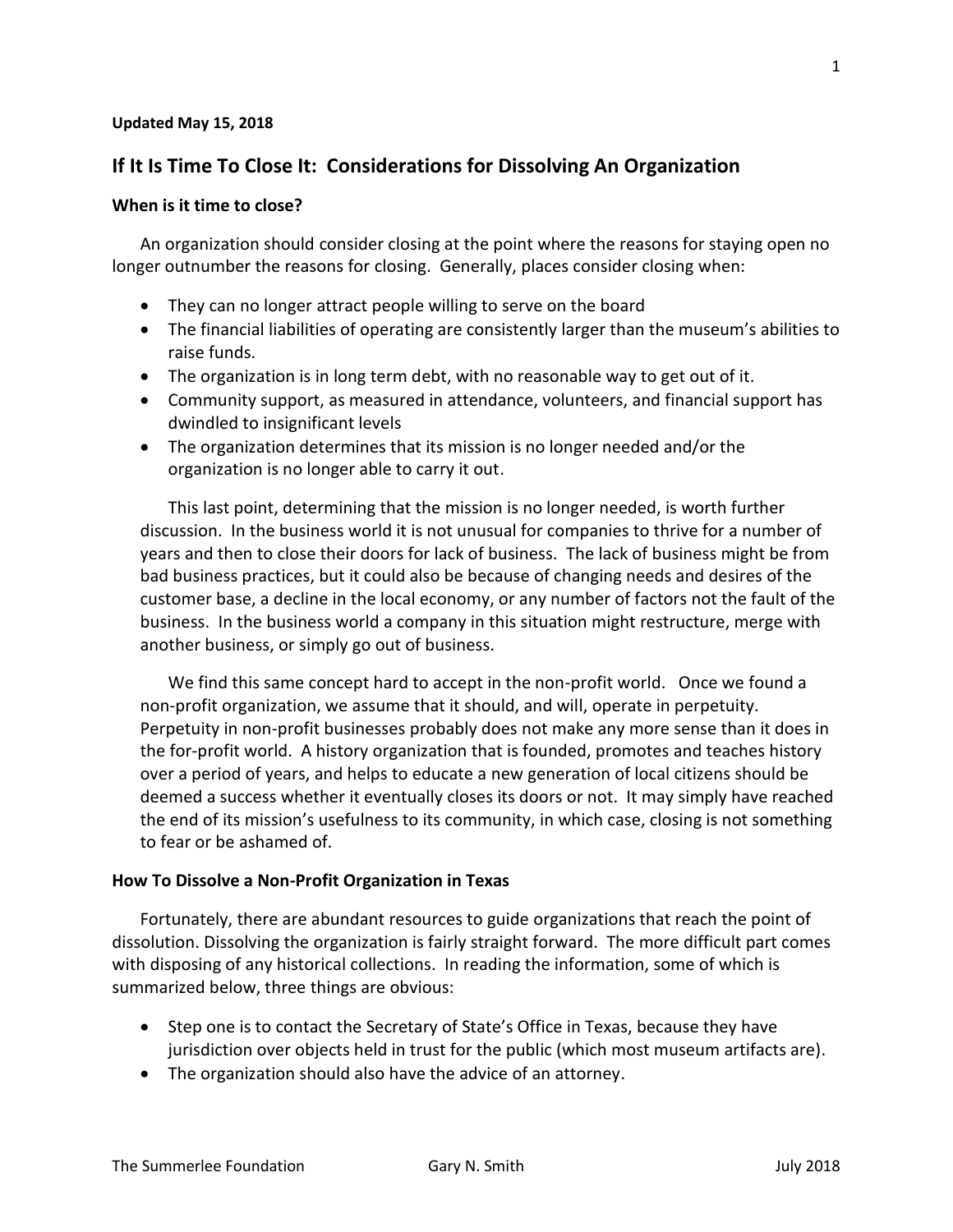• Trustees should be under no illusions that dissolving the non-profit and responsibly disposing of its history collections is quick or easy. The museum, historical society or library has objects important to the community, and at the very least has an ethical responsibility to make sure that their disposal is handled gracefully.

### **Resources**

There are many resources available on the internet from groups like Nolo, the American Association for State and Local History (AASLH), and there is even a Dissolving a Non-Profit for Dummies book.

• Nolo <http://www.nolo.com/about.html> outlines the process step by step.

NOLO advises: "Texas's laws for nonprofits are contained within its more general Business Organizations Code and are unique and complex. You are strongly urged to consult with a lawyer to obtain additional information regarding the winding up and termination of a Texas nonprofit corporation."

- **Board Source** has a publication called **the Nonprofit Board Answer Book** that has a chapter called "When Should a nonprofit Organization Consider Closing up Shop? Practical Guide for Board Members and Chief Executives." This is the Expanded Edition from 2002. It can be ordered directly from Board Source.
- **The IRS** has information, including the Non-Profit Termination Form: <http://www.irs.gov/Charities-&-Non-Profits/Termination-of-an-Exempt-Organization>
- **Texas Secretary of State's Office:** [http://www.sos.state.tx.us/corp/forms/652\\_boc.pdf](http://www.sos.state.tx.us/corp/forms/652_boc.pdf)
- **The National Trust for Historic Preservation** has published a Historic House Closedown <http://download.aaslh.org/webinars/Historic+Site+CloseDown+OLC+2011.pptx>
- A further discussion of the ethics involved with closing a museum is found in the **American Alliance of Museums** publication, Museum: Ethical Considerations for Museum Closures, by Amy Rogers Nazarov, Museum, July-August 2009; and Death With Dignity
- The **American Association for State and Local History** (AASLH) Committee on Professional Standards and Ethics published an ethics position paper, When A History Museum Closes, in the Summer 2007 issue of History News.

## **What Happens to the Historical Collections?**

The issue that haunts everyone in the history field is the ultimate disposition of historical collections. This is a very sensitive subject because of the importance of collections to their community and the fact that, in many cases, the donors of these materials are still alive.

As is often the case, however, a museum may not have complete records of its collections, making it difficult to prove ownership, much less dispose of these items. The latest edition of **"A Legal Primer on Managing Museum Collections**," by Marie C. Malaro and Ildiko Pogany